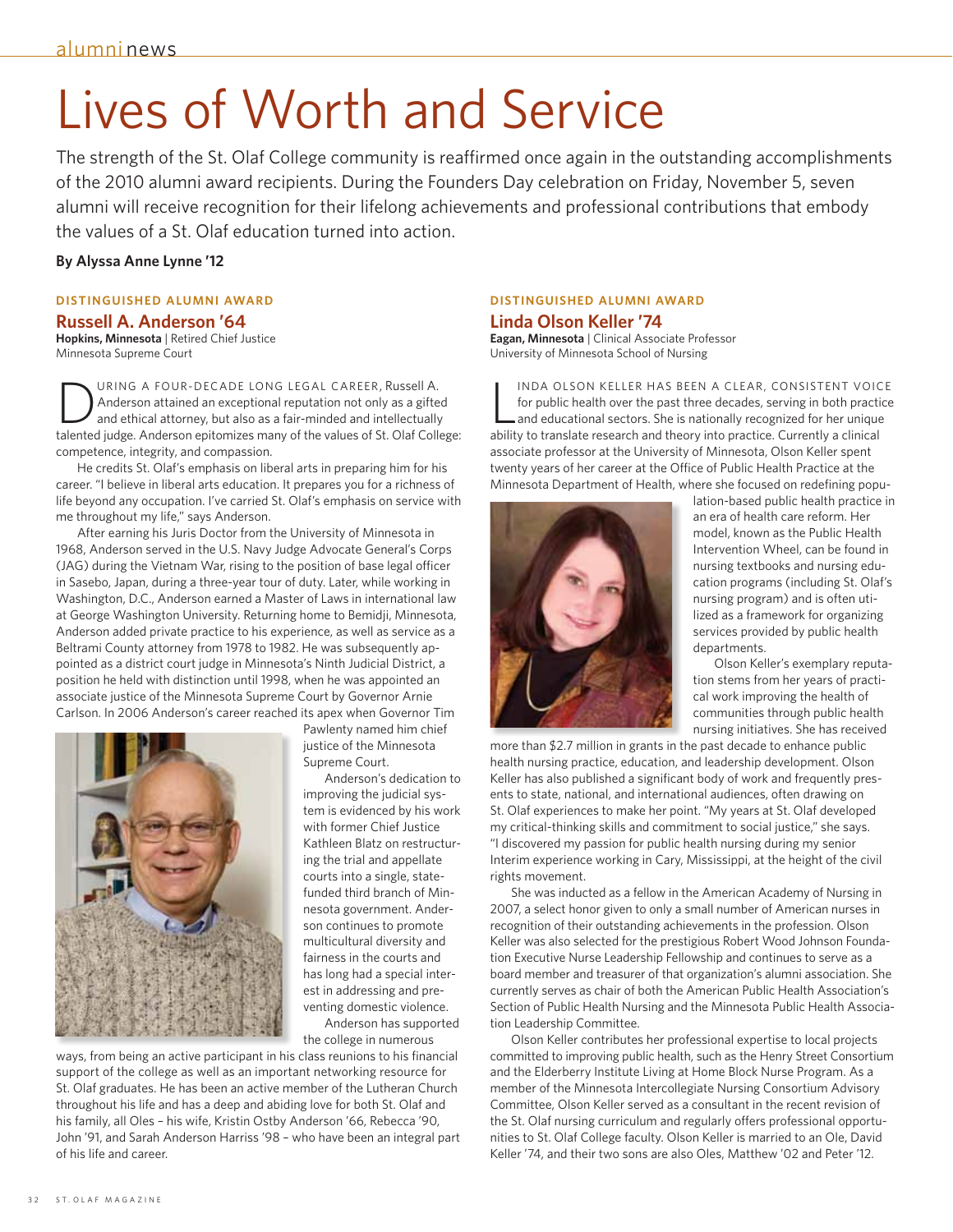## **Alumni Achievement Award**

**Helen Piwnica-Worms '79** 

**St. Louis, Missouri** | Professor, Research Scientist Washington University School of Medicine

ELEN PIWNICA-WORMS'S RESEARCH HAS REVOLUTIONIZED<br>the tenets of molecular biology for advancing cancer treatment<br>and established her as a top cancer cell cycle researcher. Her the tenets of molecular biology for advancing cancer treatment and established her as a top cancer cell cycle researcher. Her many contributions at higher educational institutions cement her status as an innovative cancer researcher and a superb teacher.

Piwnica-Worms earned her Ph.D. at Duke University in 1984. While completing her postdoctoral fellowship at the Dana-Farber Cancer Institute, her discoveries on how certain mutations cause cancers led to her position as an assistant professor of physiology at Tufts University Medi-



cal School. During her time at Tufts, Piwnica-Worms uncovered crucial mechanisms of cell cycle regulation, prompting Harvard Medical School to recruit her in 1992.

Following her time at Harvard Medical School and the Beth Israel Hospital, Piwnica-Worms joined the Washington University School of Medicine faculty in 1994 as an associate and then full professor in the Department of Cell Biology and Physiology. She has played an instrumental role in building

the Molecular Oncology Program at Washington University, which promotes basic-to-clinical translational studies in cancer research and provides training for graduate students, M.D./Ph.D. students, physician scientists, and postdoctoral research fellows.

In 1996, Piwnica-Worms began her efforts at Washington University to establish the Alvin J. Siteman Cancer Center, a research center now considered one of the country's foremost comprehensive cancer centers. She works tirelessly on behalf of the center where she is now associate director of Basic Science. She leads the Siteman Cell Proliferation Program. She also is a member of the Siteman Cancer Center Executive Committee and the Cancer Biology Pathway Selection Committee.

Piwnica-Worms was a Damon Runyon Fellow and Pew Scholar of the Biomedical Sciences and earned the American Cancer Society Junior Faculty Research Award and the American Heart Established Investigator Award. In 1994, she became an associate of the Howard Hughes Medical Institute and in 1998 was named a full investigator. In 2001 she received the Spirit of Health Award for cancer research from the American Cancer Society and was elected a fellow of the Academy of Science of St. Louis. She is an elected fellow of the American Academy of Arts and Sciences and the American Association for the Advancement of Science. She recently completed a three-year term on the board of directors of the American Association for Cancer Research.

Her work has the potential to improve the lives of cancer patients, and her mentorship of young and future scientists has set her apart as an exemplary professional. Piwnica-Worms is truly among the elite investigating the biochemical and cell biological complexities of cancer cell research.

## **Alumni Achievement Award**

#### **Charles W. Bates '52**

**Waconia, Minnesota** | Retired Commissioner of Social Services Westchester County, New York

**HARLES W. BATES HAS A LONG AND DISTINGUISHED CAREER** as a social worker in both the private and public sectors. After graduating from high school in his native Willmar, Minnesota, Bates enlisted in the U.S. Army and served in Korea. This overseas military service brought him a keen awareness of cultural and racial differences. After returning to the states, he used the opportunity and resources provided by the G.I. Bill to enroll at St. Olaf College.

A hitchhiking trip to New York City's Harlem neighborhood the summer after his junior year at St. Olaf deepened his interest in service. Housed in a settlement facility, Bates worked with African American children in a day camp operated by the Red Shield, a branch of the Salvation Army. These weeks spent in the inner city helped define his vocation. Interest in child welfare led Bates to a position in Baudette, Minnesota, near the Canadian border. Close daily contact with the young and elderly in Baudette shaped the caring style he would later use at large private agencies as well as state welfare departments.

After earning his master's degree in social work at Louisiana State University, Bates returned to Minnesota and spent the next four years as a child welfare consultant and field representative before being named director of case work for a private children's home in Cincinnati. In 1964, he became executive director of Milwaukee Child Care Centers, where he excelled at bringing together small day-care providers into a more efficient organization and greatly expanded the center's programs.

The Child Welfare League of America recognized his creativity and talents, which led to a move to New England and a new position as executive director for Boston Children's Service, one of the oldest and most prestigious voluntary child welfare agencies in the nation. In 1972, Bates accepted a position as director of the Ohio Department of Public Welfare



and was one of only two or three people in the country who headed a state welfare department having a graduate degree in social work.

His work in Ohio prepared Bates for his next position as commissioner of social services in the County of Westchester (just north of New York City). There he encouraged his employees to enroll in graduate coursework, a program that many other counties in New York State began to imitate. By 1985, nearly 300 county employ-

ees had participated in the program through Pace University and earned a Master of Public Administration degree, Commissioner Charles W. Bates among them.

In retirement, Bates moved back to Minnesota and found time to teach evening classes at Winona State University as well as serve on both the local Lutheran Social Service Board and the Zumbro Lutheran Church Council in Rochester. Throughout his life he has held fast to the conviction that "I am my brother's keeper."